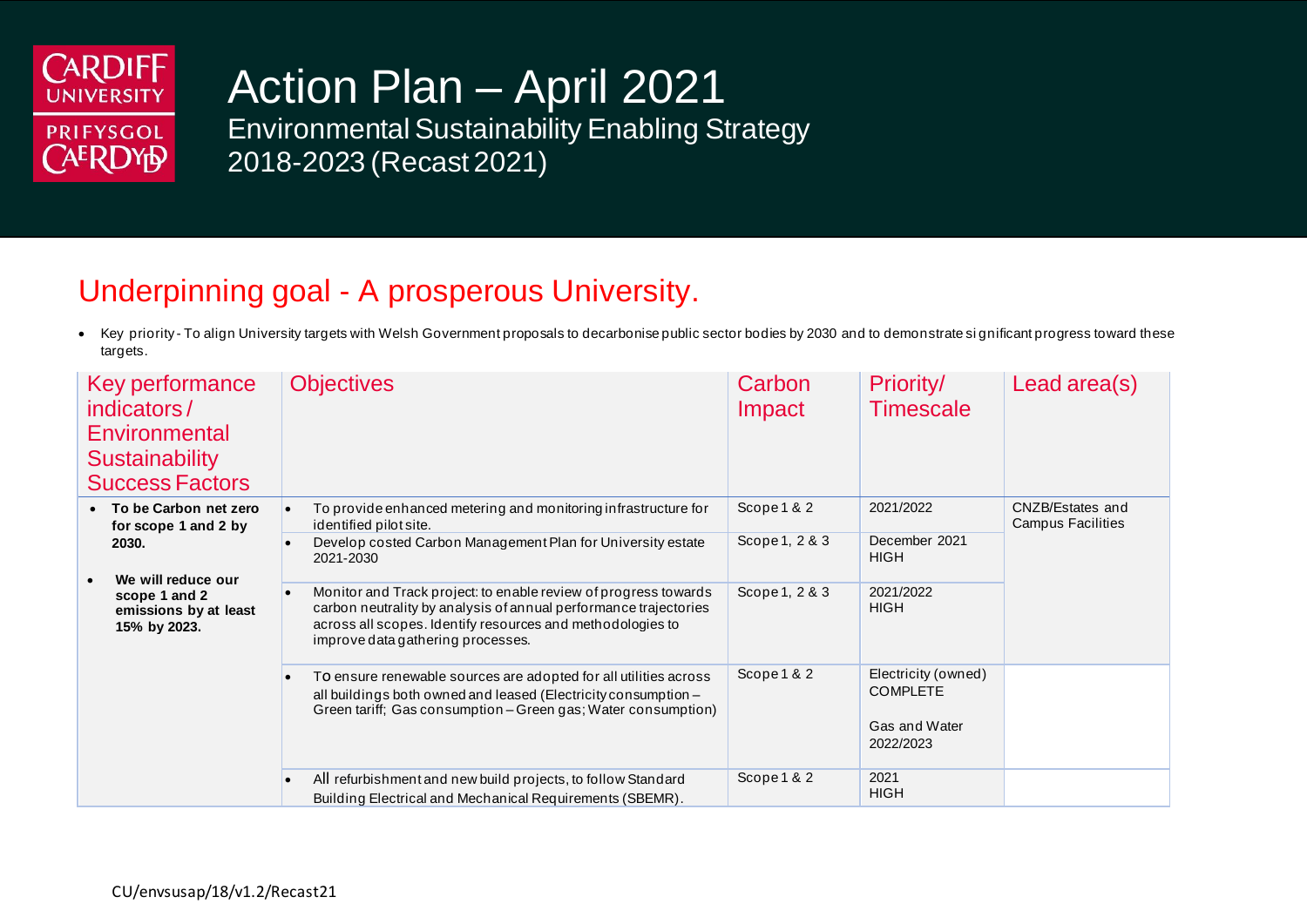|                                                                                                                                                       | Carbon emissions of a new building in operation to be at least<br>ZERO or positive (i.e., absorbing carbon rather than emitting<br>carbon) over the course of any three-month rolling calendar<br>period but in any case, absorbing in gross term over any annual<br>rolling year.                                                                                                                                                                                                                                                        |                |           |                                          |
|-------------------------------------------------------------------------------------------------------------------------------------------------------|-------------------------------------------------------------------------------------------------------------------------------------------------------------------------------------------------------------------------------------------------------------------------------------------------------------------------------------------------------------------------------------------------------------------------------------------------------------------------------------------------------------------------------------------|----------------|-----------|------------------------------------------|
| Carbon modelling to<br>establish lifecycle<br>costings for all new<br>buildings and assets<br>based on realistic life<br>expectancy of each<br>asset. | • All future builds to be zero carbon.<br>Undertake a carbon review of the master planning of the<br>university estate to inform our longer term understanding of<br>emissions.<br>Ensure partnership working with design and construction teams<br>to ensure management of soft landings approach to occupation of<br>new buildings in all new building design briefs for up to 3 years in<br>order to optimise carbon performance of building:<br>https://ukbimframework.org/wp-<br>content/uploads/2019/11/GSL_Report_PrintVersion.pdf | Scope 1, 2 & 3 | 2021/2022 | Estates and Campus<br>Facilities/Finance |

## Underpinning goal - A resilient University.

• Key priority - To enhance the biodiversity of our campus by promoting pollinator planting across our green spaces.

| Key performance<br>indicators/<br>Environmental<br>Sustainability<br><b>Success Factors</b> | <b>Objectives</b>                                                                                                                                     | Carbon<br>impact  | Priority/<br><b>Timescale</b> | Lead area(s)                                                 |
|---------------------------------------------------------------------------------------------|-------------------------------------------------------------------------------------------------------------------------------------------------------|-------------------|-------------------------------|--------------------------------------------------------------|
| We will enhance the<br>University's green<br>infrastructure by                              | Develop Ecosystem Resilience and Biodiversity Action Plan<br>(ERBAP)                                                                                  | <b>General ES</b> | 2020<br><b>COMPLETE</b>       | <b>Biodiversity Steering</b><br>Group/<br>Estates and Campus |
| ameliorating the<br>environmental conditions                                                | Appointment of a Biodiversity Officer                                                                                                                 | General ES        | 2021                          | Facilities/                                                  |
| of 30% of the green estate<br>by 2023.                                                      | Undertake a full survey of the green estate and commence<br>actions identified in line with the ERBAP. Cardiff-University-<br>ERBAP-November-2020.pdf | <b>General ES</b> | 2021/2023                     |                                                              |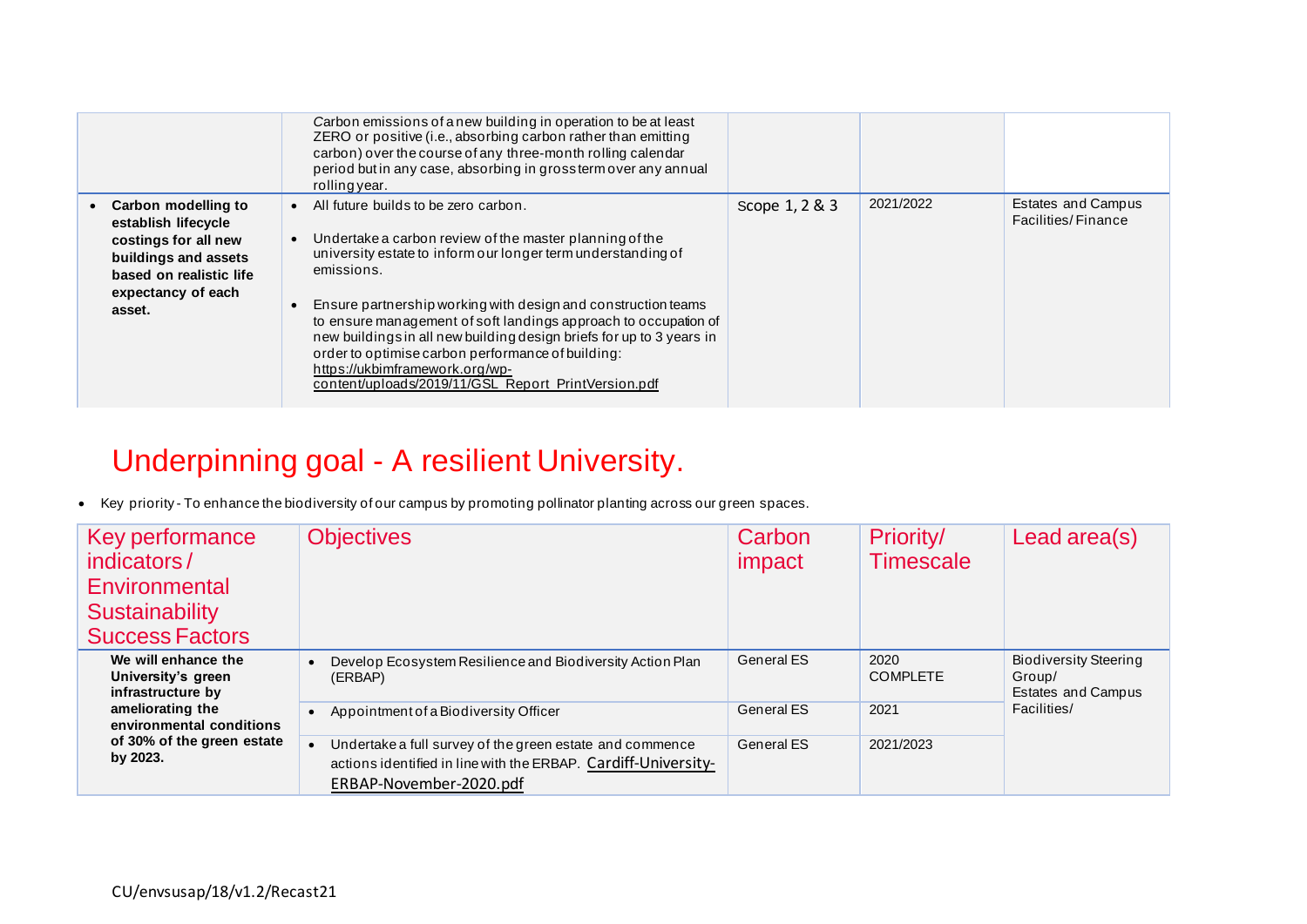### Underpinning goal - A healthier University.

• Key priority - To provide staff, student and stakeholders behaviour change programme that promotes sustainability issues and principles.

| Key performance<br>indicators/<br>Environmental<br><b>Sustainability</b><br><b>Success Factors</b> | <b>Objectives</b>                                                                                                                                                                                                                                                                          | Carbon<br>impact | Priority/<br><b>Timescale</b>             | Lead area(s)                                                   |
|----------------------------------------------------------------------------------------------------|--------------------------------------------------------------------------------------------------------------------------------------------------------------------------------------------------------------------------------------------------------------------------------------------|------------------|-------------------------------------------|----------------------------------------------------------------|
| Roll out a targeted<br>behavioural change<br>programme to all staff and                            | Continue to adopt NUS SOS behavioural change programme<br>'Green Impact' with building related focus.                                                                                                                                                                                      | Scope 1, 2 & 3   | Annual submission                         | Safety and Staff<br>Wellbeing                                  |
| students                                                                                           | Review and embed environmental sustainability within staff<br>mandatory training including provision of staff and student<br>induction and development of carbon literacy training.                                                                                                        | Scope 1, 2 & 3   | 2021<br><b>HIGH</b>                       | ES Associate Dean /<br>Safety and Staff<br>Wellbeing / Schools |
|                                                                                                    | Run programme of engagement activities including annual<br>Sustainability week and Sustainability Forum events<br>throughout the year on cross cutting themes.                                                                                                                             | Scope 1, 2 & 3   | Annual event                              | ES Dean / Safety and<br>Staff Wellbeing                        |
|                                                                                                    | To develop a sustainability (full lifecycle) food policy working to<br>$\bullet$<br>the 24 principles of 'Menus of Change'. Consider accreditation<br>such as Sustainable Restaurant Association (SRA) to drive<br>and deliver the University's official food sustainability<br>programme. | Scope 3          | Policy<br>COMPLETE 2019<br>Amendment 2021 | <b>Estates and Campus</b><br>Facilities                        |
|                                                                                                    | Choose Fairtrade Certified products for food and drinks<br>$\bullet$<br>imported from poorer countries to ensure a fair deal for<br>disadvantaged producers. Maintain our University Fairtrade                                                                                             | Scope 3          | 2021                                      | <b>Estates and Campus</b><br><b>Facilities</b>                 |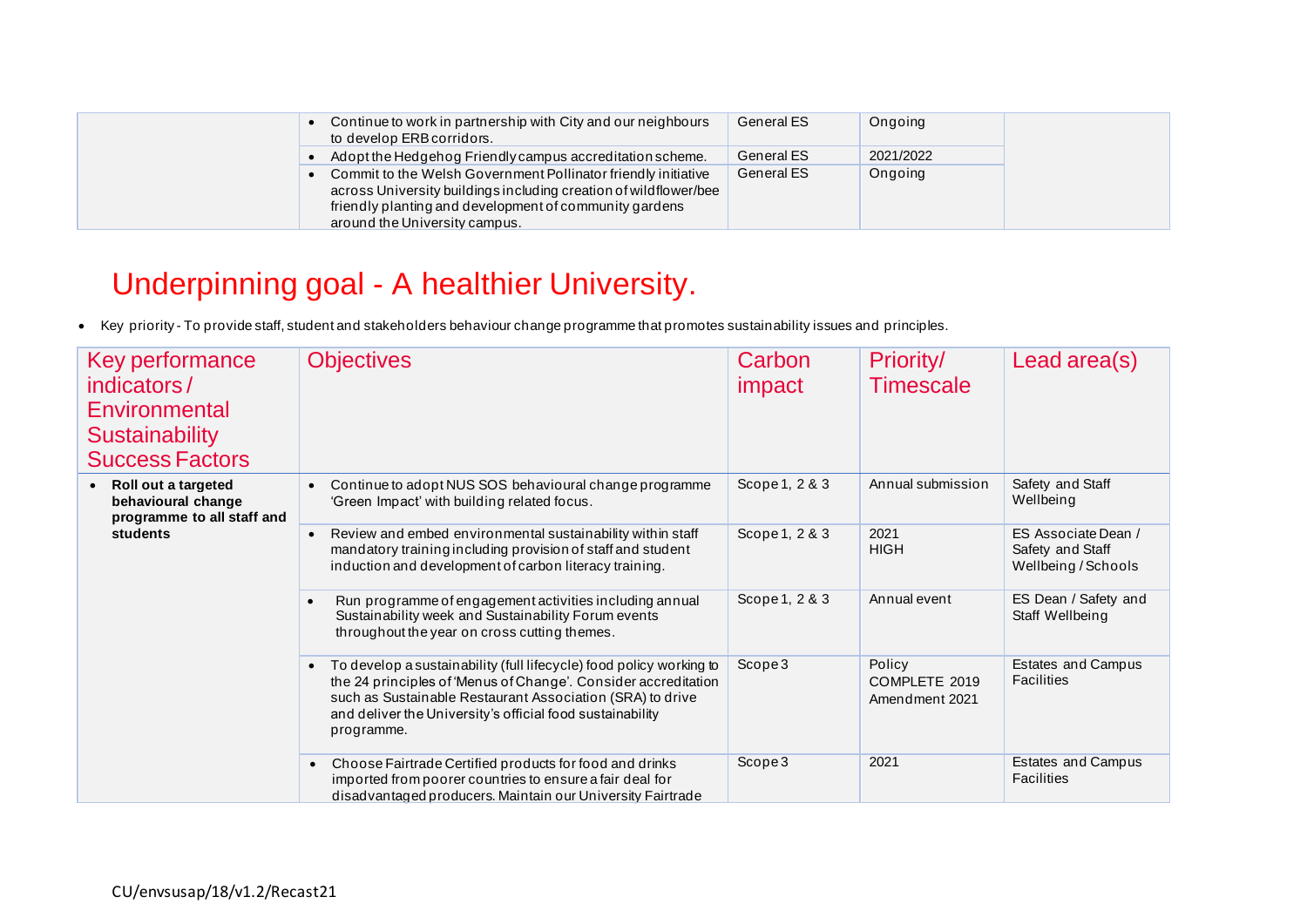| accreditation by continuing to offer a comprehensive range of<br>Fairtrade products and raising awareness. |  |  |
|------------------------------------------------------------------------------------------------------------|--|--|
|                                                                                                            |  |  |

• Key priority - To measure and then reduce carbon emissions from travel by using less polluting modes and promoting technological alternatives.

| Key performance<br>indicators/<br>Environmental<br><b>Sustainability</b><br><b>Success Factors</b> | <b>Objectives</b>                                                                                                                                                                                                                                                                                                                                                                                                      | Carbon<br>impact | <b>Timescale</b>    | Lead area(s)                                                          |
|----------------------------------------------------------------------------------------------------|------------------------------------------------------------------------------------------------------------------------------------------------------------------------------------------------------------------------------------------------------------------------------------------------------------------------------------------------------------------------------------------------------------------------|------------------|---------------------|-----------------------------------------------------------------------|
| • We will lower the<br>environmental impact of                                                     | Appoint Low Carbon Transport, Travel and Parking Services<br>Manager                                                                                                                                                                                                                                                                                                                                                   | Scope 3          | <b>HIGH</b><br>2021 | <b>Estates and Campus</b><br>Facilities                               |
| the University's business<br>mileage.                                                              | Undertake review of international and local travel to propose a<br>range of strategic, process and policy proposals to inform a<br>new Travel Strategy, including the adoption of a code of<br>conduct to support a low carbon culture.                                                                                                                                                                                | Scope 3          | <b>HIGH</b><br>2021 | CNZB / ES Dean(s) /<br><b>Estates and Campus</b><br><b>Facilities</b> |
|                                                                                                    | Undertake a review of University parking to support and better<br>align with the Sustainable Travel Plan including the potential to<br>ringfence parking income to fund sustainable travel initiatives.                                                                                                                                                                                                                | Scope 3          | 2021                | <b>Estates and Campus</b><br><b>Facilities</b>                        |
|                                                                                                    | As part of the Estates Masterplan (refresh) consider University<br>Travel Plan recommendations.                                                                                                                                                                                                                                                                                                                        | Scope 3          | 2021/2022           | Estates Development,<br>Academic Schools and<br>Professional services |
|                                                                                                    | We will immediately and actively, seek ways to mitigate the<br>carbon emissions of staff and students' overseas flights.                                                                                                                                                                                                                                                                                               | Scope 3          | 2021/2022           | <b>CNZB</b>                                                           |
|                                                                                                    | We will work with the 'Better Ways of Working' project to<br>support and promote the use of technological alternatives to<br>reduce the need to travel, in support of learning, teaching and<br>collaboration e.g., Microsoft Office 365 collaboration tools and<br>Blackboard Collaborate to support students on placement,<br>online courses for worldwide learners, and Learn Plus for<br>streaming of live events. | Scope 3          | 2021/2022           | Better Ways of Working<br>/ University IT                             |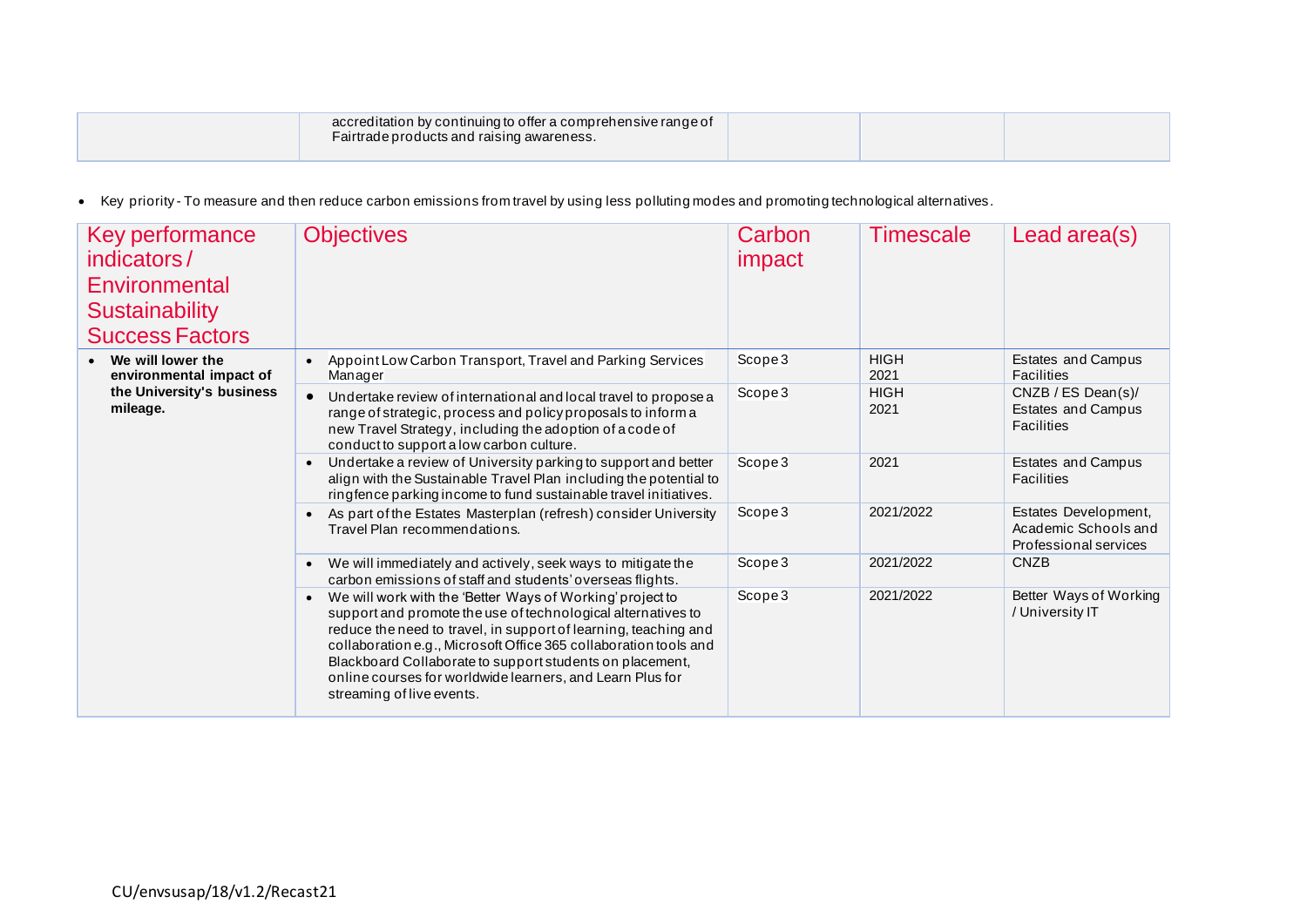## Underpinning goal - A globally responsible University.

• Key priority - We will reduce our demand for non-sustainable goods and services, whilst minimising waste production

| Key performance<br>indicators/<br>Environmental<br><b>Sustainability</b><br><b>Success Factors</b>                                                                                                                | <b>Objectives</b>                                                                                                    | Carbon<br>impact | Priority/<br><b>Timescale</b> | Lead area(s)                                          |
|-------------------------------------------------------------------------------------------------------------------------------------------------------------------------------------------------------------------|----------------------------------------------------------------------------------------------------------------------|------------------|-------------------------------|-------------------------------------------------------|
| We will prioritise and<br>phase out the use of                                                                                                                                                                    | Implementation of 7 stream recycling across academic<br>campus and residences.                                       | Scope 3          | 2021<br><b>COMPLETE</b>       | Estates and Campus<br>Facilities                      |
| single-use plastic and will<br>improve recycling<br>facilities.<br>By following the waste<br>hierarchy, we will work<br>towards achieving the<br><b>Welsh Government</b><br>recycling target of 70% by            | Develop a Waste Minimisation Strategy, action and<br>$\bullet$<br>communication plan (including single use plastics) | Scope3           | 2022/2023                     | <b>Estates and Campus</b><br>Facilities / Procurement |
| 2024/25.                                                                                                                                                                                                          |                                                                                                                      |                  |                               |                                                       |
| By 2023, we will reduce<br>our waste sent to ERF/RDF<br>to no more than 30%<br>(baseline year 2017/18) in<br>line with Welsh<br><b>Government targets (does</b><br>not inc. hazardous and<br>construction waste). |                                                                                                                      |                  |                               |                                                       |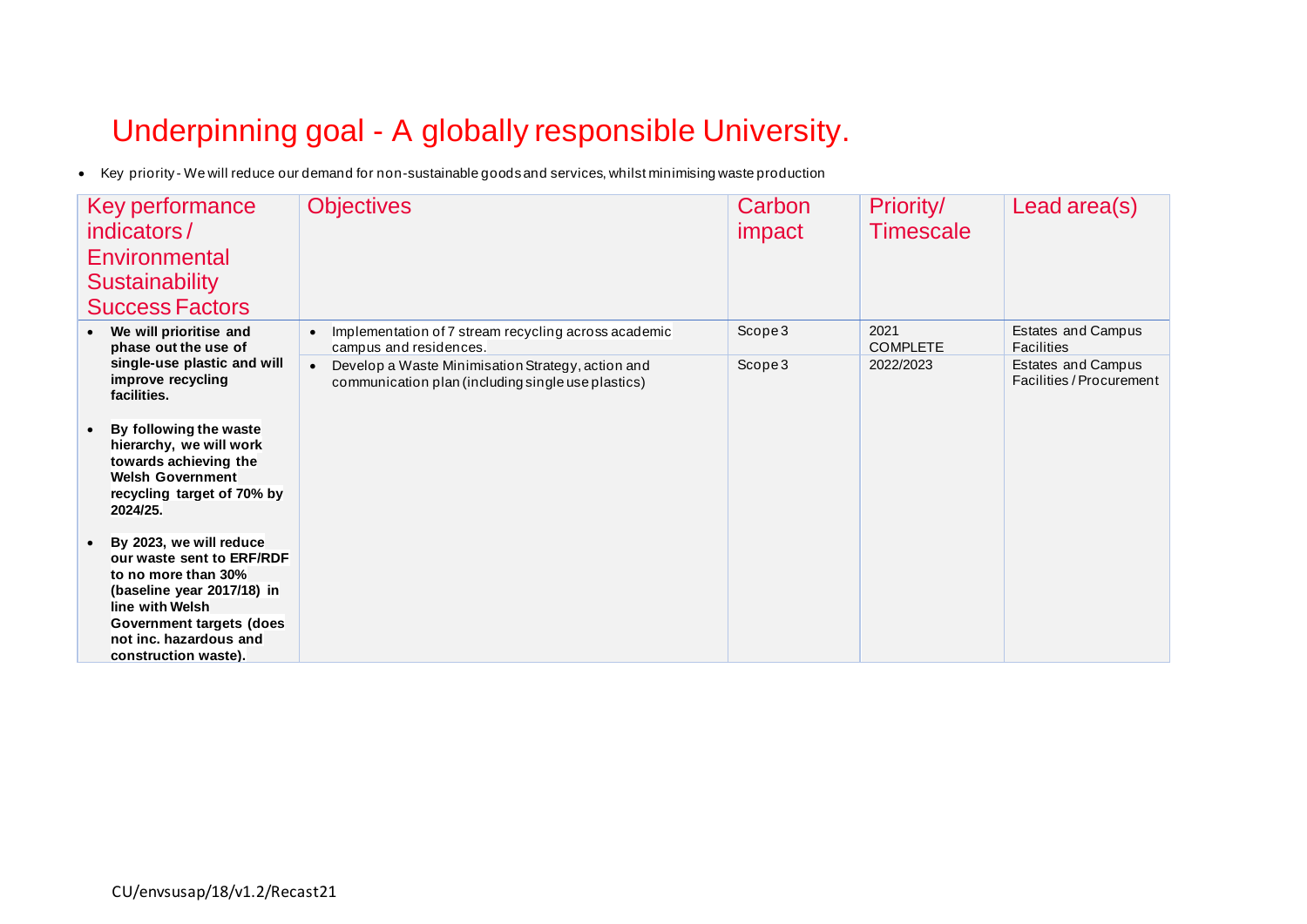- Key priority Source goods and services responsibly, taking into account their impact.
- Number of new and renewed contracts over £25,000 being assessed/sustainability risk assessment and/or Impact assessed.

| Key performance<br>indicators/<br>Environmental<br><b>Sustainability</b><br><b>Success Factors</b> | <b>Objectives</b>                                                                                                                                                                                                                                                                                                                                                                                                                                      | Carbon<br>impact | Priority/<br><b>Timescale</b> | Lead area(s)       |
|----------------------------------------------------------------------------------------------------|--------------------------------------------------------------------------------------------------------------------------------------------------------------------------------------------------------------------------------------------------------------------------------------------------------------------------------------------------------------------------------------------------------------------------------------------------------|------------------|-------------------------------|--------------------|
| • To be Carbon net zero for<br>scope 3 before 2050.                                                | To provide more detailed analysis of emissions generated by<br>the supply chain which make up 48% of total<br>emissions inform Scope 3 emissions re-evaluation.                                                                                                                                                                                                                                                                                        | Scope 3          | <b>HIGH</b><br>2021           | CNZB / Procurement |
|                                                                                                    | To develop and implement a responsible and sustainable<br>procurement framework that allows all appropriate<br>procurements to include and evaluate whole life costing.<br>environmental sustainability, and social value award criteria.<br>To develop and implement a contract management<br>framework that enables the University to deliver the<br>environmental sustainability and social value benefits secured<br>through tendering procedures. | Scope 3          | 2021                          |                    |
|                                                                                                    |                                                                                                                                                                                                                                                                                                                                                                                                                                                        | Scope 3          | 2022                          |                    |

- Key priority We will promote sustainability education and dissemination and enable students and staff to make positive changes to our envi ronmental impact
- Key priority To ensure the UN Sustainable Development Goals (SDG's) and environmental sustainability is embedded into all academic and business processes including internal and external events.

| Key performance<br>indicators/<br>Environmental<br><b>Sustainability</b><br><b>Success Factors</b> | <b>Objectives</b>                                                                                                                                                          | Carbon<br>impact              | Priority/<br><b>Timescale</b> | Lead area(s)                                    |
|----------------------------------------------------------------------------------------------------|----------------------------------------------------------------------------------------------------------------------------------------------------------------------------|-------------------------------|-------------------------------|-------------------------------------------------|
| We will rank within the<br>top 50 of the THE Impact                                                | We will maintain our ISO14001:2015 certification.                                                                                                                          | General ES<br>Scopes 1, 2 & 3 | Ongoing                       | Safety and Staff<br>Wellbeing                   |
| Rankings by 2023.                                                                                  | Review all academic and business processes to ensure the<br>UN Sustainable Development Goal's (SDGs) and<br>environmental sustainability is included and consulted on with | General ES<br>Scopes 1, 2 & 3 | 2021/2022                     | Strategic planning and<br>Governance/Registrars |